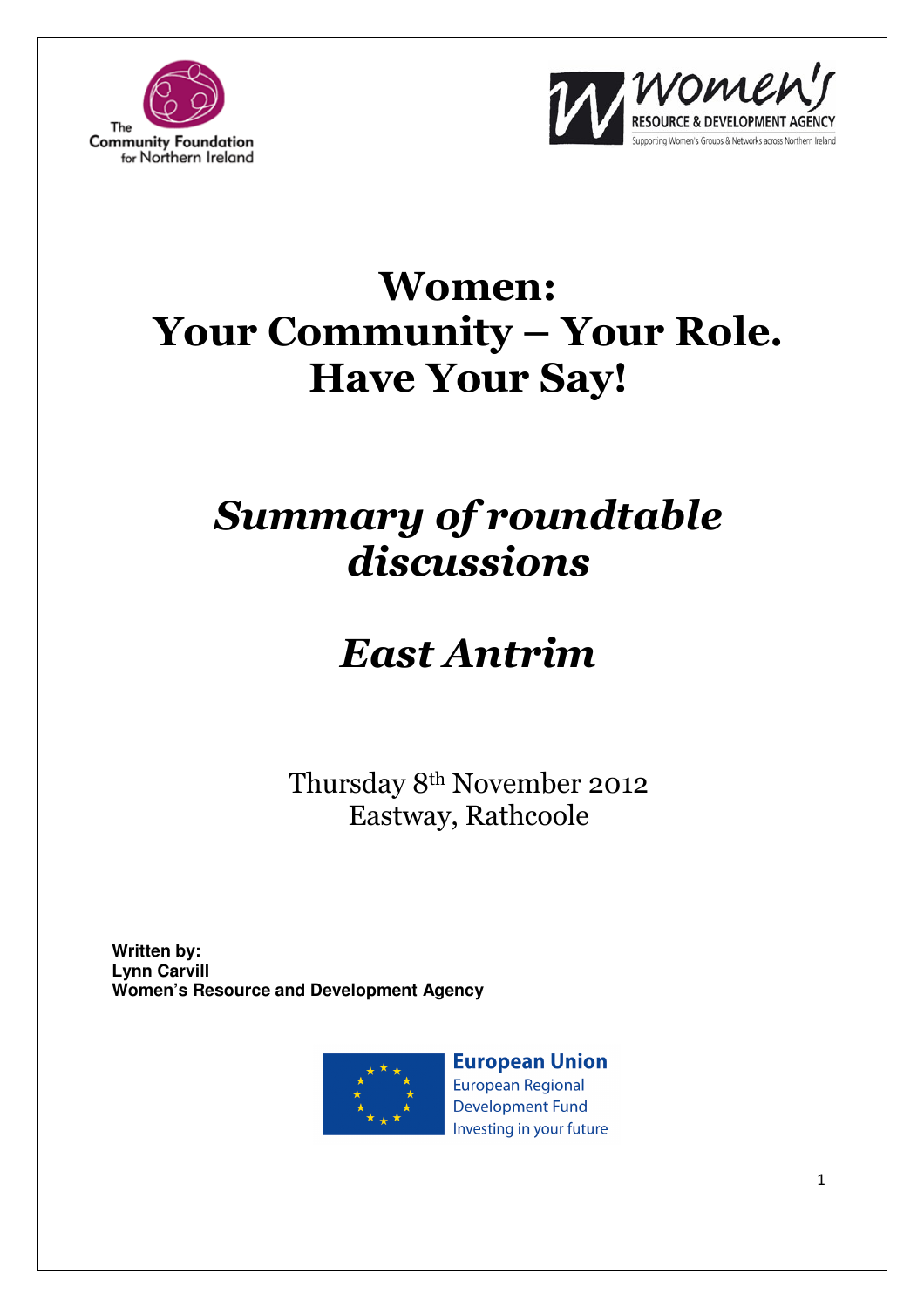### **Women: Your Community – Your Role. Have Your Say! Summary of roundtable discussions Eastway, Rathcoole 8 th November 2012**

#### **Introduction of overall project:**

The Women's Resource and Development Agency (WRDA) and the Community Foundation for Northern Ireland and the National Women's Council of Ireland are partners in a Peace 3 project that aims to capture the experiences of women living through conflict and through the subsequent period of conflict resolution and peace building.

The aim is to learn from the experience of women who have lived through these processes and to try to identify ways in which to make a positive impact. Over the next two years this project will bring women together on a cross community and a cross border basis and they will have an opportunity to exchange learning with women from other conflict areas through the Foundations for Peace Network.

Key issues will be highlighted in different workshops which will take place throughout Northern Ireland and in border county areas. These are:

- Violence, safety and security
- Decision making and representation
- Women's rights are human rights women and social justice
- Women and the legacies of the past
- Women and institutional change

The second theme addressed in the project is 'Women: Barriers to Participation. Workshops were held in Rathcoole and Monaghan and a final cross-border workshop will take place in Armagh on  $6<sup>th</sup>$  December. At this event 'Women, Your Community – Your Role: A Shared Learning Workshop', twenty participants from the two previous workshops will come together to pull together the various strands of the discussions develop recommendations and decide how best we can influence policy.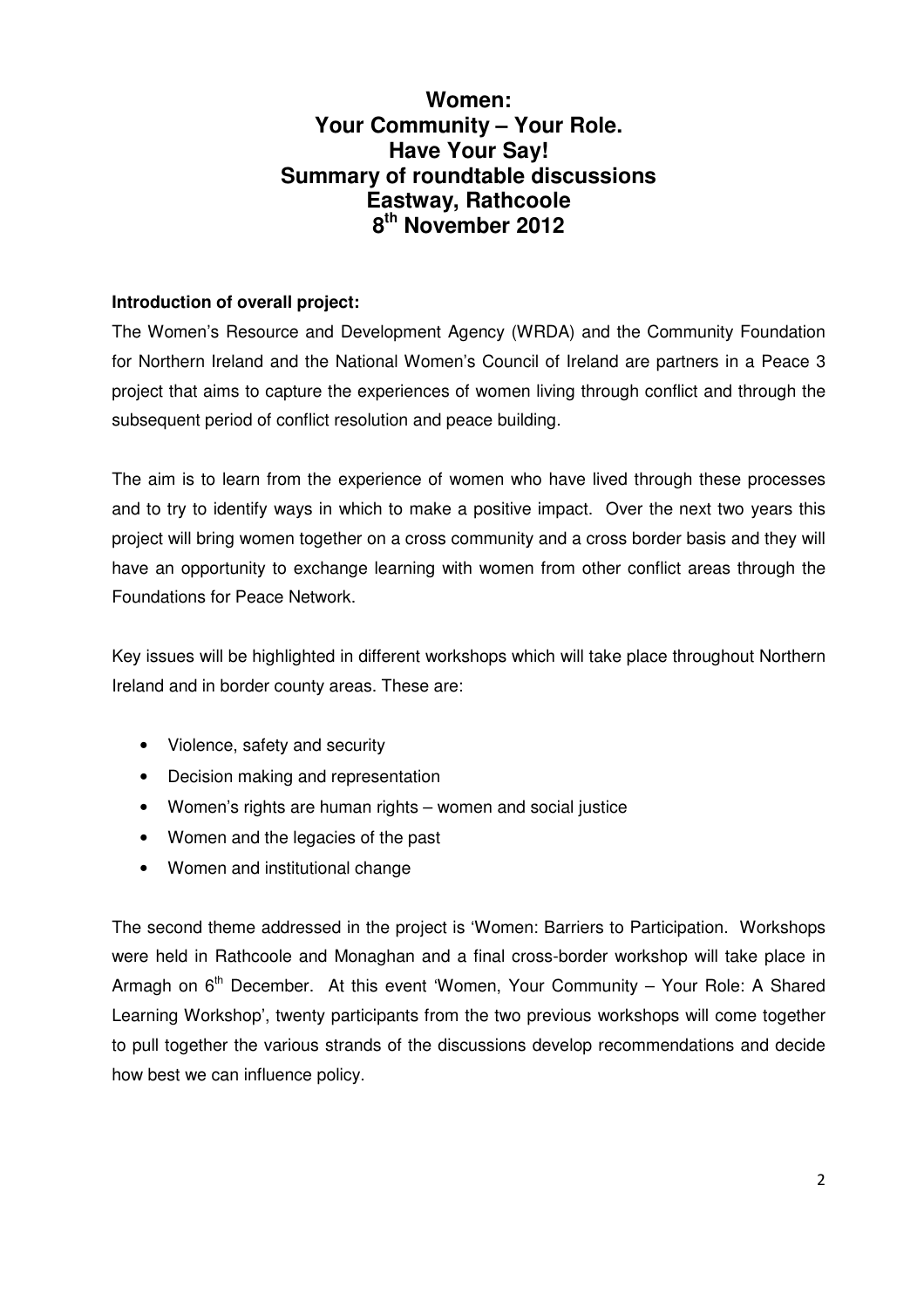The final part of the project is aimed at placing on an international stage all that has been learned through the discussions between women from different communities and regions. The project will have two important outcomes:

- The learning gathered will be used for the design of policy recommendations that will be disseminated through the production of a Policy Report on Gender and Peacebuilding which will be primarily focused on influencing institutional change in both Northern Ireland and the Republic of Ireland
- A Tool Kit on Women and Peacebuilding: Developing Practical Approaches will be produced. This will be circulated internationally with the intention of influencing governments and agencies responsible for providing grants and assistance to war-torn societies.

#### **Format:**

Over 30 women from across East Antrim attended a workshop to discuss and provide their personal perspective on issues on their local community and barriers to participation in their community.

The morning began with Betty Carlisle MBE providing a contextual presentation telling the audience how Shankill Women's Centre started and how it has developed over the years.

Facilitated discussions took place around six tables with a scribe noting the issues that were raised. Participants were asked to focus their discussions around the following 2 key questions:

- What stops you from doing what you want to do in your life? What would you change?
- Do you feel women's lives are better or worse now than 15 years ago? In what way?

At the end of each table discussion the women were asked to prioritise 1 issue and note these on a flipchart (using a red dot); the priorities from each table were then put up on the wall for all the groups to see. At this point all of the women had a chance to read what other tables had discussed and prioritised. The women then had the opportunity to read priorities emanating from the other tables and place blue dots beside those issues raised which they may not have thought about or discussed at their own table, but deemed important.

A short plenary session ensued.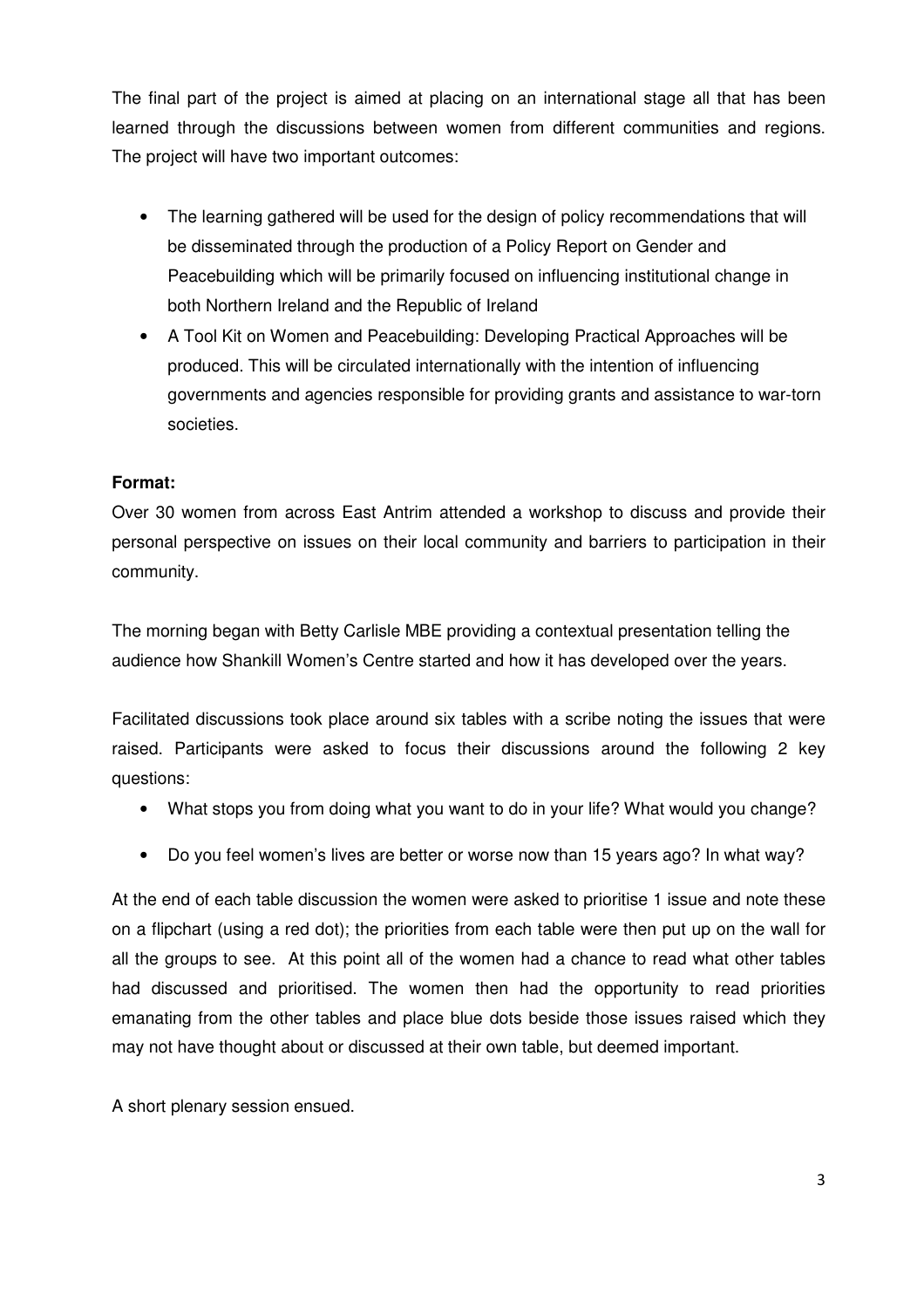Synopsis of issues raised in relation to the above questions:

### **Q1(a) What stops you from doing what you want to do in your life?**

The women had a wide and varied discussion on issues they perceived presented barriers to participating fully in their community and beyond.

#### **Self esteem/Confidence:**

Poor self-esteem and self confidence was raised by many as an obstacle. Many of the women 'didn't believe in themselves'. Low levels of confidence and self esteem led to them holding back from participating fully in their communities. Local programmes and events were seen as 'not being for me'. This was coupled with a lack of 'peer participation'. A desire to be 'accepted, included and not judged' was expressed.

#### **Support with Caring responsiblities:**

It was clear from discussions that the women felt strongly that 'caring responsibilities' took up a very large part of their time and that their inability to access affordable and appropriate childcare hinderered them from participating in activities and work outside of the home. Some cited care responsibility for elderly relatives as an issue; others care for their own children and some women provided childcare for their grandchildren. While lack of 'caring' support was viewed as a barrier, the lack of support in terms of caring for disabled children/relatives was raised as a very serious concern.

General childcare facilities, while scarce, were available but cost was viewed as a further barrier for women. Private childcare was viewed as prohibitively expensive and also limited in terms of availability ie. impossible to access for evening work. Therefore many women relied on grandparents for childcare. The most marked gap in childcare support and provision was viewed in relation to children with special needs and children with disabilities. It was strongly felt that that there is a total lack of childcare provision in relation to support for children with special needs and children with disabilities and this was a huge barrier to women's participation outside of the home.

The need for education in relation to parenting skills and 'special needs' and helping children with aspergers syndrome and ADHD was also expressed.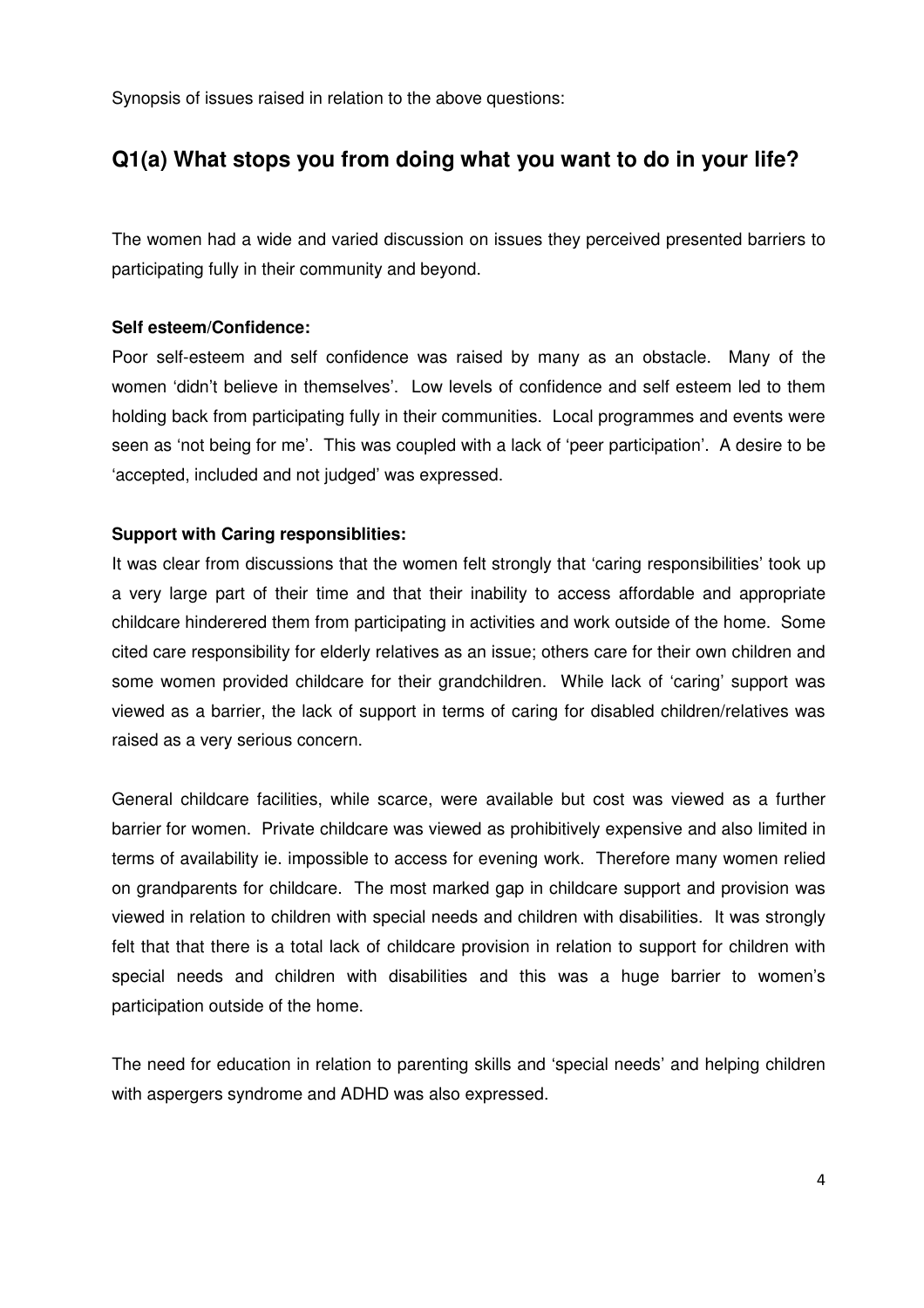#### **Unemployment:**

There was a strong view that there were few jobs available locally and unemployment was an enduring problem across the area. As it was problematic for the local men to access employment, many of the women didn't think it was worth trying. Even for those who were highly motivated it was viewed as an almost impossible task to find a job. Women spoke of the lack of availability of part-time employment that would allow them to juggle their domestic responsibilities with paid work. Lack of public transport to access jobs outside of the local area was also cited as a problem.

#### **Health/Mental health**

Ill health and mental health were purported as being key issues for women. Depression was prevalent and there was a lack of local mental health service provision. The women said that there was still a lot of stigma surrounding poor mental health but that more positive media coverage on the issues was helping.

Issues around family planning services were also raised; specifically that there is no women's clinic and family planning services can only be accessed by appointment and there were often delays.

#### **Education:**

Various concerns around education provision were raised by the women. They believed that there was a real need for more community based education addressing literacy and numeracy essential skills and also women only education courses.

There was also a real need for community based education to address issues around diversity eg. Culture, disability, religion etc. This would go some way to addressing what was viewed as a key problem in the community – bullying.

Essentially they believed there was a lack of locally based education courses for women, as well as a lack of funding for training, lack of childcare and affordable afterschools provision and many local facilities were not actually accessible to the local community. Everything closed down at the weekend – when it was most needed.

#### **Bullying and lack Facilities for young people:**

This issue was raised as a key concern by participants and was viewed as a major problem within the local community. They expressed worry about children's welfare and the belief that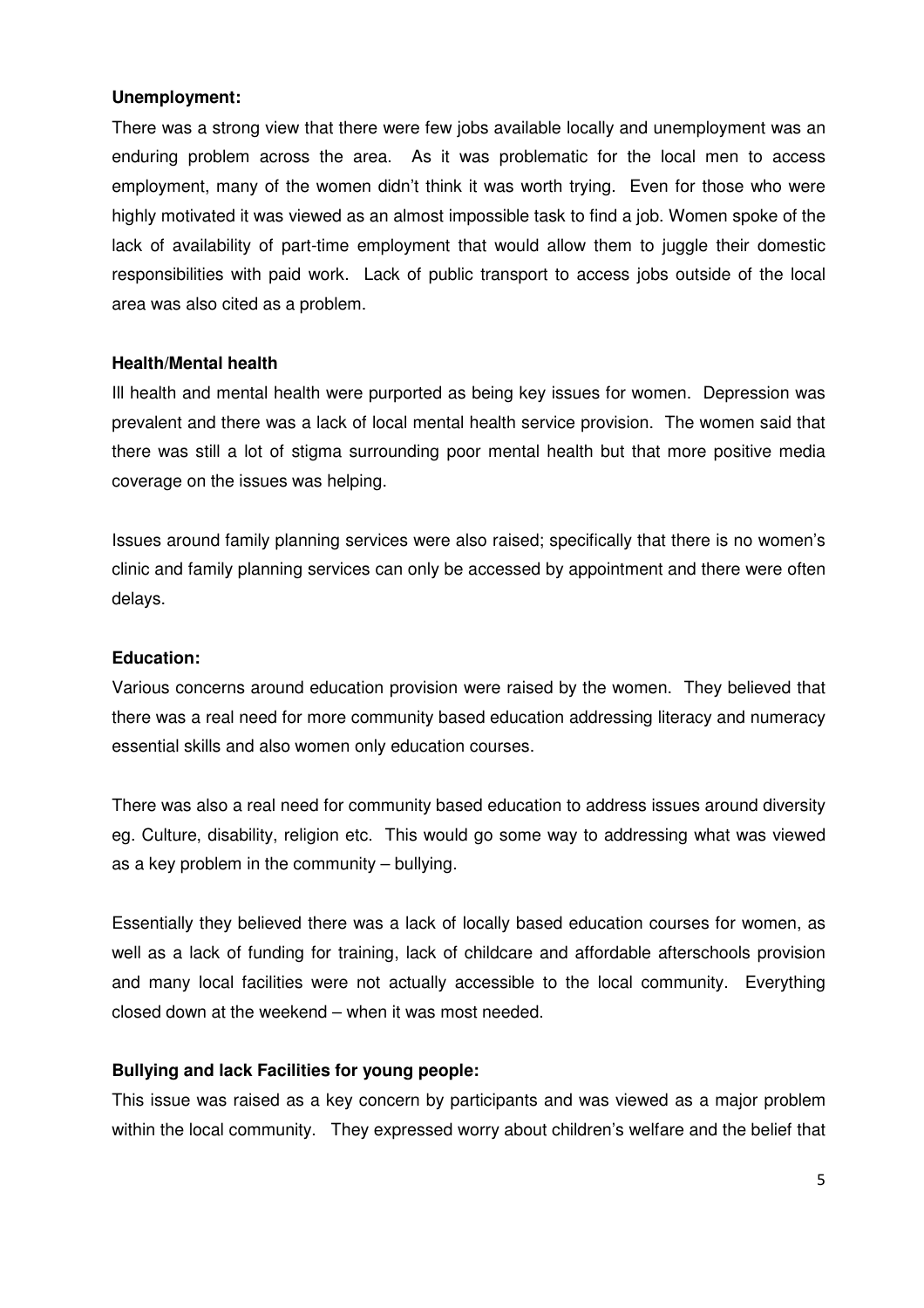'bullying' was on the increase. It was not safe to let young children to go to local parks as these spaces were used by teenagers to drink alcohol.

There is a notable lack of facilities available for children who are 12+. Specific facilities were needed for these kids including information and preventative work. Children need to be educated in terms of 'diversity' and difference eg. Disability and ADHD. It was believed that this would reduce bullying. More help for parents, in terms of advice and information was also expressed.

#### **Infrastructure:**

Important infrastructures such as transport and community resources were viewed as deficient.

The capacity to work on funding applications in terms of time and resources was a problem. It was difficult for small groups to access funding and comply with all that comes with securing funding – all of the paperwork!

The women wanted to see more facilities made available for older people and youth. They wanted a support structure to deal with pressing community issues eg. Suicide. A view was expressed that there should be a more 'joined-up' women's partnership.

#### **Lack of information on 'what was available'**

It was a strongly held view that there was a lack of information on what facilities and resources actually exist for the local community and that this was only apparent to those 'in the know'. It was 'who you knew' that opened up this kind of information.

Feelings of 'being out of the loop' and a lack of general awareness were cited as key concerns for women in terms of trying to connect with what was happening in the local community.

#### **Internal Community issues**

Finally, the issue of internal community friction was raised as a concern and barrier to full participation in local communities. Local people were divided politically and there are few community venues that local people view as neutral. The perceived 'neutral' venues that do exist were costly.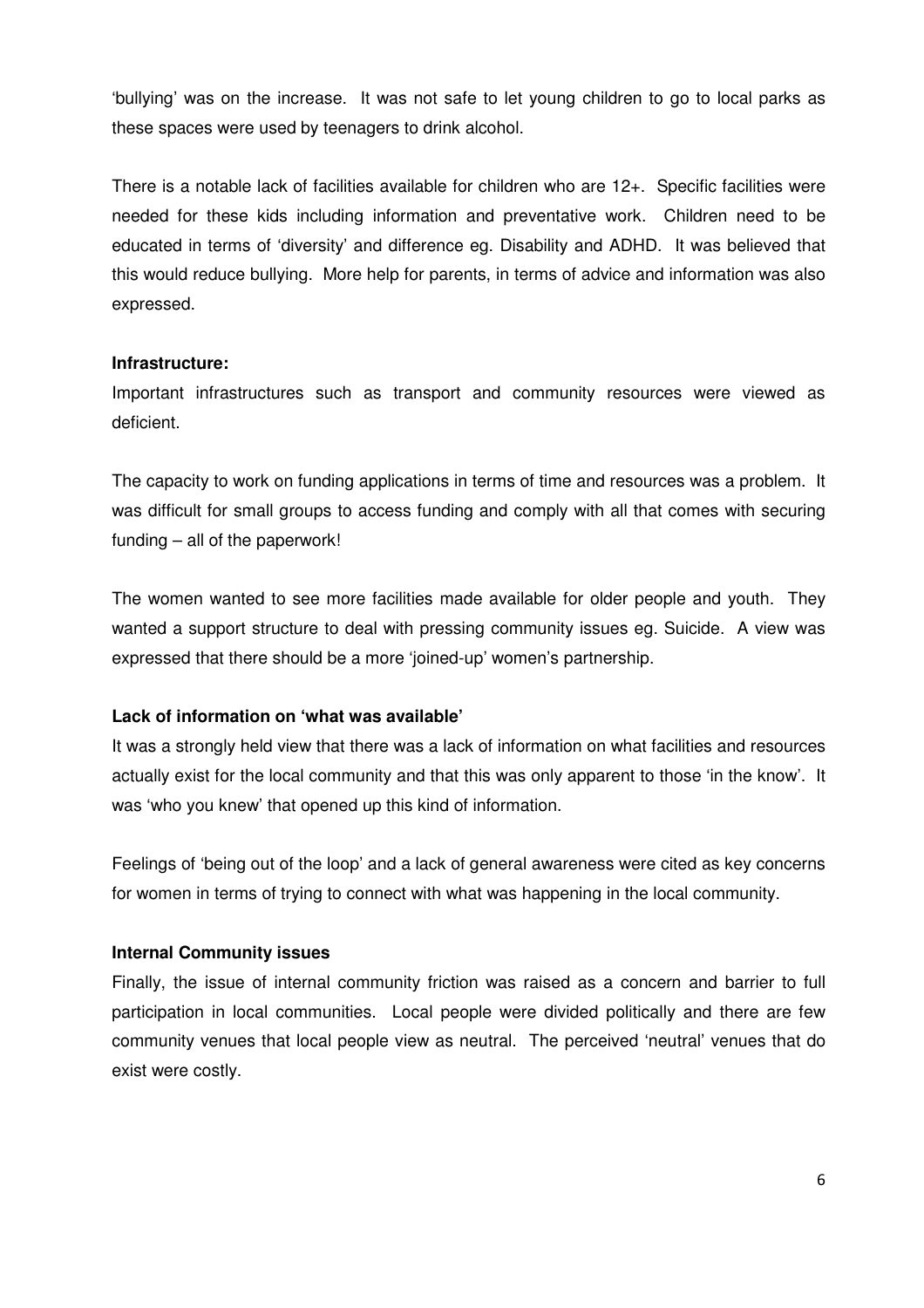Some of the women spoke of their fear of speaking out within the community, in case it offended someone and led to repercussions for themselves or their family. The women believed that externally there was a poor image of their community.

They also believed that there was a distinct lack of political leadership shown within their community. Politicians were 'nodding dogs'.

## **Q1(b) What would you change?**

#### **Help with caring:**

The women wanted more help and support with caring. This could be in the form of improved availability of affordable childcare, financial help with childcare costs especially for people on low/medium incomes or proper childcare facilities for children with disabilities.

Carers of people who are ill/disabled required extra support, ideally based in the local community. It was also a strongly held view that 'Access NI' checks should happen for anyone who is providing care.

#### **Community development and facilities:**

The women were very keen that local positive stories are promoted to dispel apathy within the community. They believed that there was a strong need for area regeneration eg. Rathcoole should be reclassified as an 'area of need'. There was a real need for the provision of better facilities for community development work and local service provision.

The women wanted training and employment provision for young people and the long term unemployed. They wanted better access to the local community groups for women, children and families.

People who lived in the local estate should be able to attend school in the local area. The school should be right at the centre of the community – the hub of the community. They wanted to see more events happening through the school and better use made of the football pitch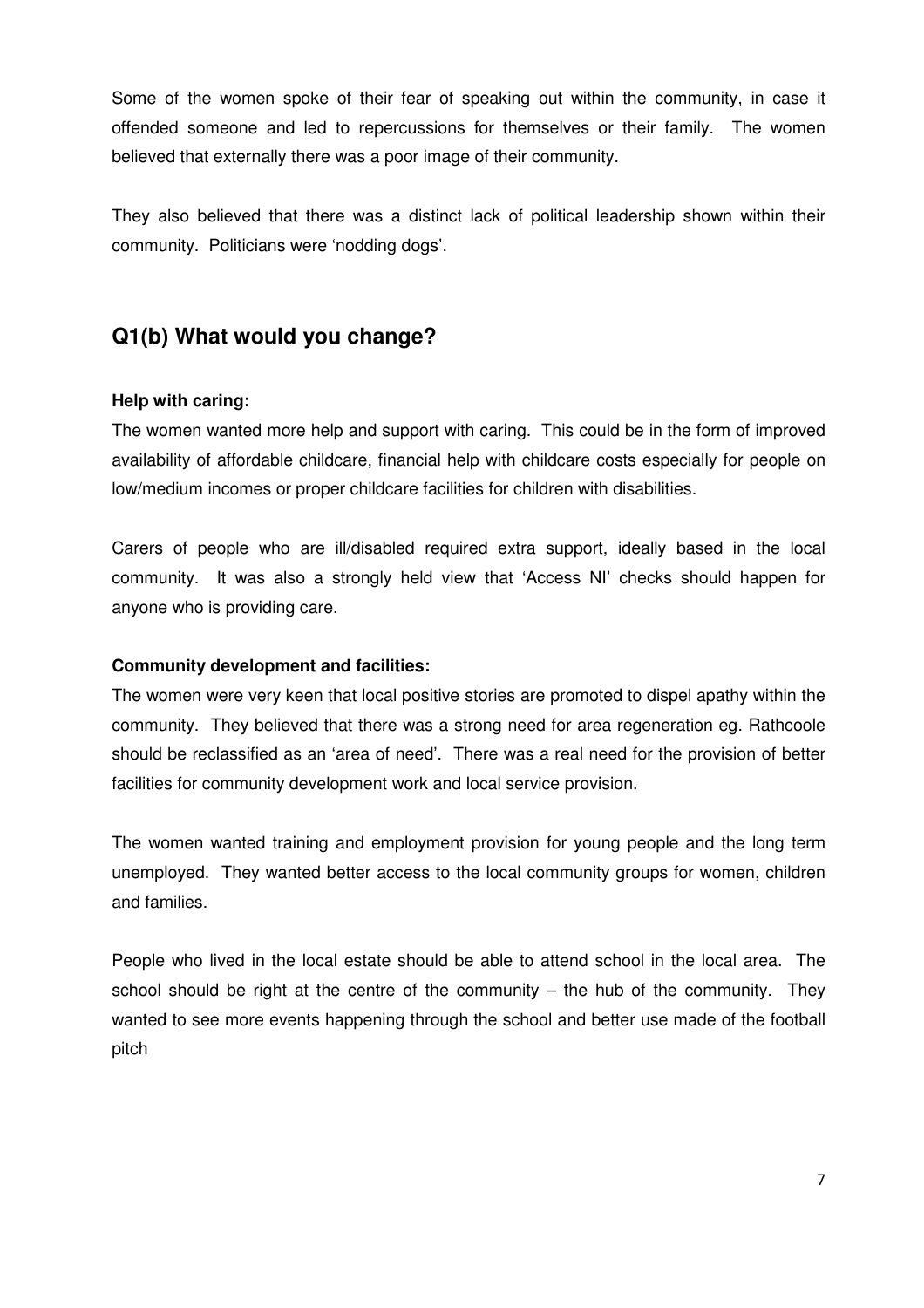#### **Changing attitudes:**

The women wanted to see changing attitudes to anti-social behaviour. They also held a strong view that the attitudes of some local men needed to change in terms of how they treat 'women – only' groups.

#### **Training/Education:**

'More and high quality education available to all' was expressed as a desire. The women wanted to see training courses for parents, on essential skills and particularly they wanted courses to develop women's confidence and self-esteem.

Coupled with wider community based education provision was the need for information to be disseminated widely through the community.

#### **More Information to reduce Isolation:**

Participants really wanted to see more networking and sharing of information. They wanted to see outreach work happening locally to ensure that those most in need could access information on what services existed locally. There was a view that there was a lot of isolation experienced in the local community and that this must be tackled. Networking, sharing facilities and ideas and engaging local volunteers were cited as a way forward.

The need to make better use of current resources was stated and more effort to work together to prevent suicides in the local area was also viewed as important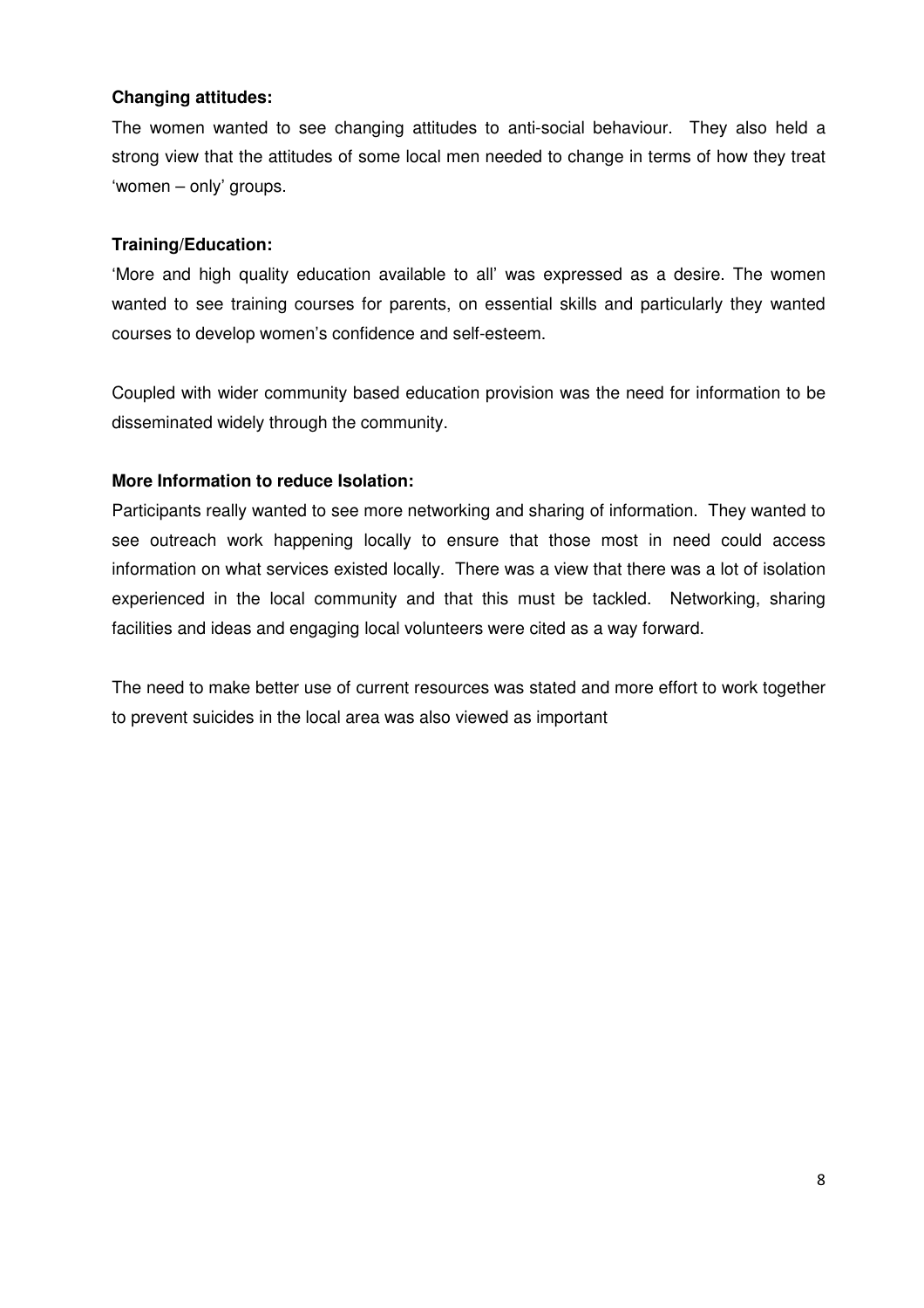# **Q2 Do you feel women's lives are better or worse now than 15 years ago and in what way?**

Generally the women felt that the issues of concern they are facing now are as numerous but generally different than those from 15 years ago.

#### **Community:**

The community was perceived as being more fragmented now than 15 years ago. There was less communication with neighbours etc. Facilities and services available have been depleted over the years. Advice services were viewed as difficult to access and this created more problems due to the current recession.

While there is money going into the community there was a prevalent view that it mattered 'who you knew' in order to access certain facilities/services. Many discussions and decisions that impacted on communities 'happened behind closed doors' and in essence were exclusive. Also there was a view that community work was benefitting men more than women.

It was reiterated that there was still a real need to educate and train women, provide childcare and develop local women's groups.

A major change was cited as cross-community work being more acceptable within the community. People were more willing to come forward to do community work.

Some women also felt safer in their community now than then.

#### **Social Issues:**

Unemployment, mental ill health and suicide and drugs (legal and illegal) were all viewed as a growing concern.

The lack of jobs and training for young people in the area was viewed as a major concern. Lack of childcare provision for young women doesn't help. Suicide and poor mental health were seen as more of a concern now than 15 years ago. Ease of access to both illegal drugs and prescription drugs (through GPs) were seen as leading causes in the increase of mental health problems.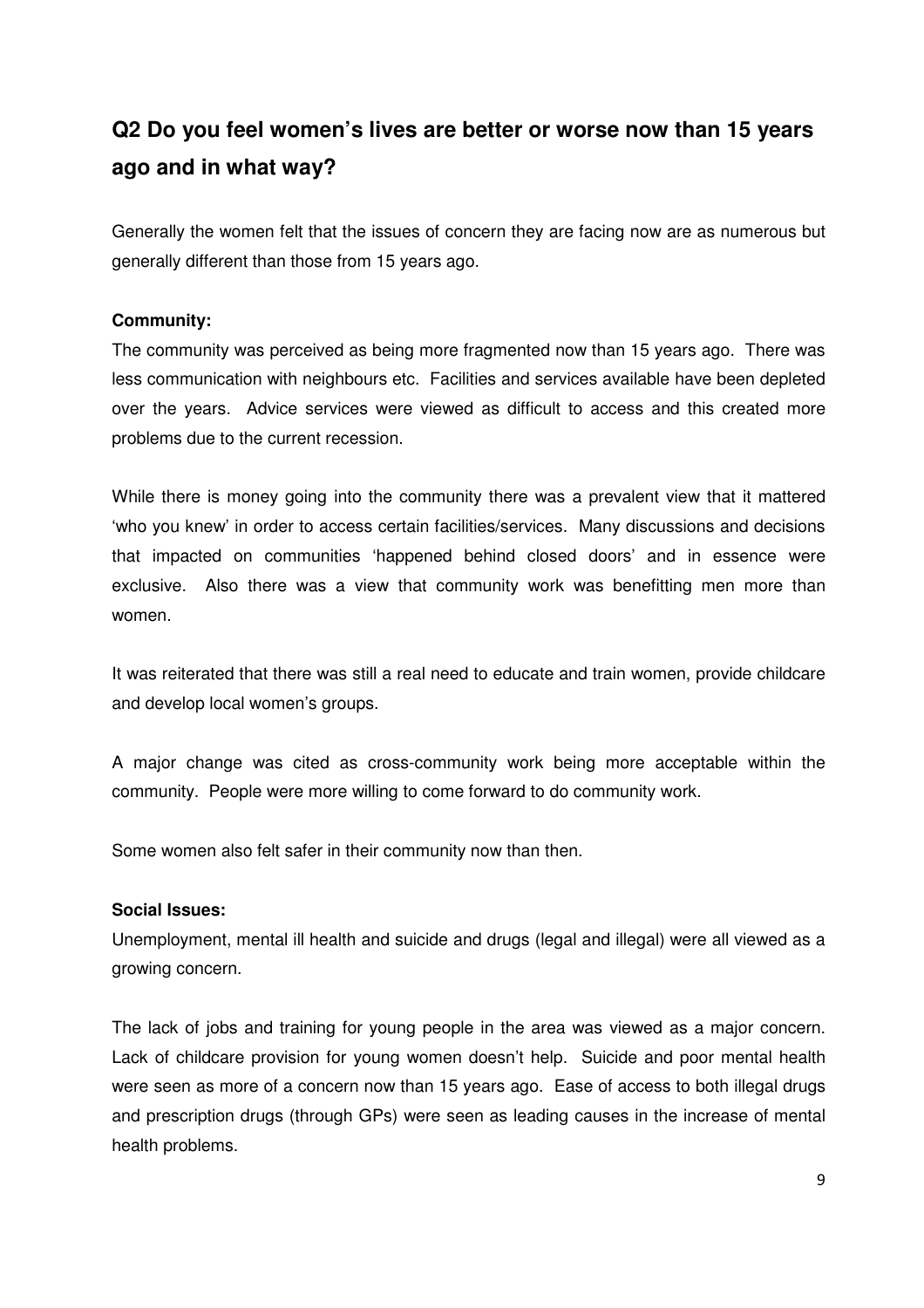Welfare Reform was also mentioned a very current concern for the women. Cuts to welfare benefits were frightening at a time of high unemployment and recession.

#### **Children's Safety:**

Some of the women said that they dreaded the future for their grandchildren. Bullying (against children and young people) was a major and increasing concern and was much more prevalent than 15 years ago. Due to the internet and modern technology (mobile phones and social networking sites etc.) it was impossible for young people to escape bullying or to have a place where they could feel safe. Bullying can now occur 24/7.

Generally the women were worried about children's safety whether from negative peer pressure or from strangers coming into the area.

There is also more financial pressure coming from children wanting more expensive gadgets and clothes.

#### **Political landscape:**

It was a general view that violence still existed but that it was more hidden than before and people were afraid to speak out. Fear of violence still exists but it has moved from fear of other community to fear of 'own' community. There is a much greater fear within 'your own community'. Many areas were still under the infuence of paramilitary control. 'Paramilitary control' was viewed as synonymous with 'male control'. Their power and influence depends on the community but - 'you still have to speak to them to get what you want/something done'. 'Men deal with the money, drugs and power – women are not interested'.

Many believed that the Peace Process has had little impact on women. It was suggested that the PUL community have not benefited from the Good Friday agreement and nothing specific for women was put in place. There may be a few more women in political life but they are not listened too. In communities controlled by paramilitaries women's are especially mute. It was a generally held view that there was not enough female politicians. 'Women are brought in to make the tea'. 'We need to change the attitudes of men AND women'. At one table it was stated that government were consulting with men (and not women) on issues affecting women eg. abortion.

It was suggested that there should be a 'review and community consultation' on the Good Friday Agreement.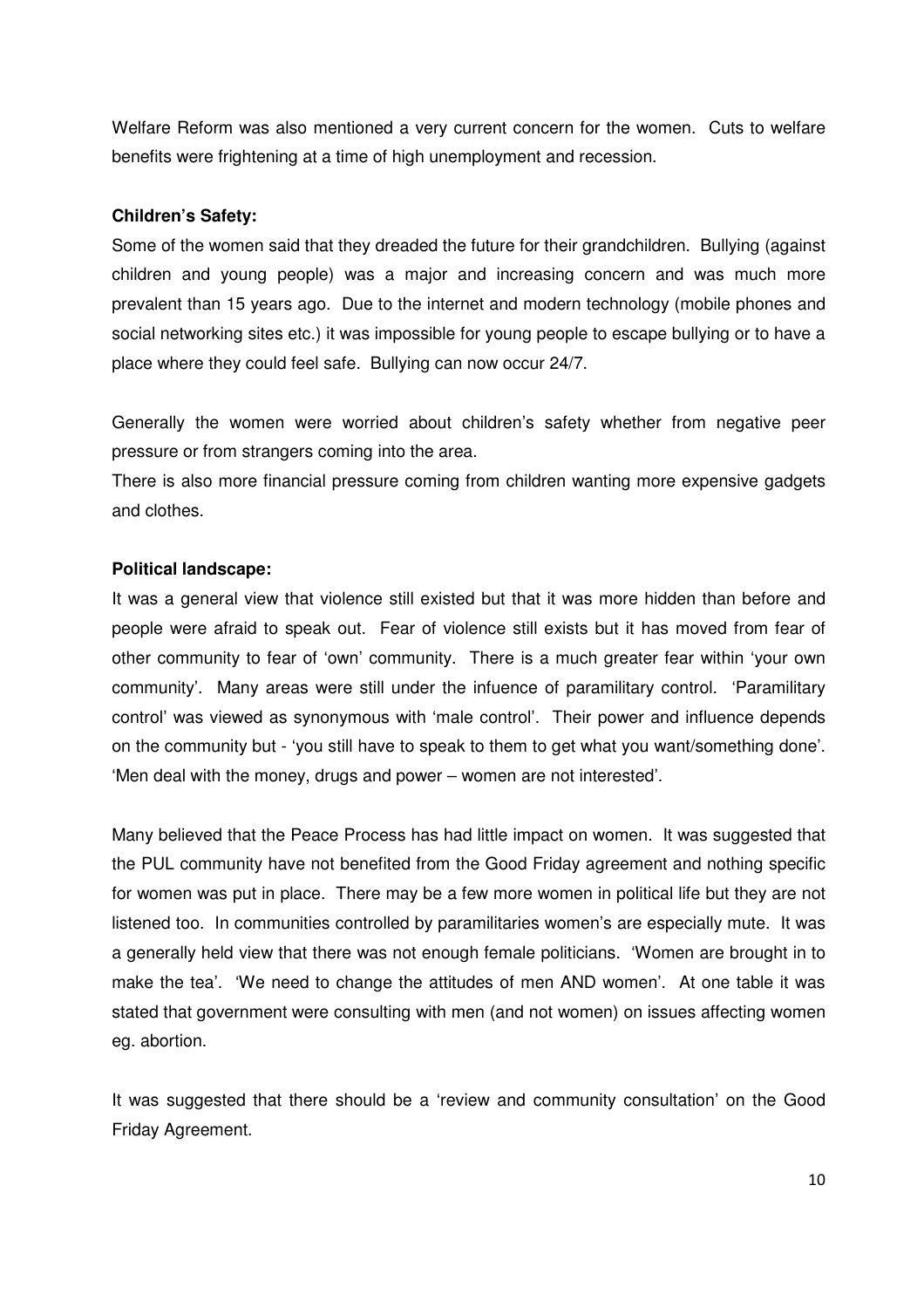Women, mothers, wives feel more fear now – alcohol, drugs, rape, STDs etc. Aggravation over parades has increased over the years and advances in technology are used in riot situations. It was suggested that recreational mini-riots were encouraged and organised quickly at interface areas using social media and mobile phones. This is a change from 15 years ago.

#### **Women's Lives:**

For some there have been positive changes to women's lives over the last 15 years. Some believed that women are stronger now. Women are more independent; they can be more than mothers and have more options open to them, above and beyond a 'caring' role in the family.

Some of the perceived positive changes over the last 15 years include:

- Women have more confidence
- Women have more legal rights e.g. employment.
- Women who want to be can be more than carers for their family
- Women are not as intimidated by men
- Women now have "role models" in public life.
- Fears are uniting women regardless of political views.
- Women "think outside the box" more.
- Women are more open to other views.
- Women speak out more.
- Women are more united now.
- Women feel more empowered.
- Women can 'go out socialising without partners and with other women'
- Women have a voice now
- Women are no longer viewed as 'barefoot and pregnant'
- Life is better now but it depends on age and the area where you live
- Women are more equal
- There is more support for single parents
- Women have more and better choices

Participants also believed that there have been some negative changes over the last 15 years. These include:

- Women are put under much more pressure now
- Women have to work harder.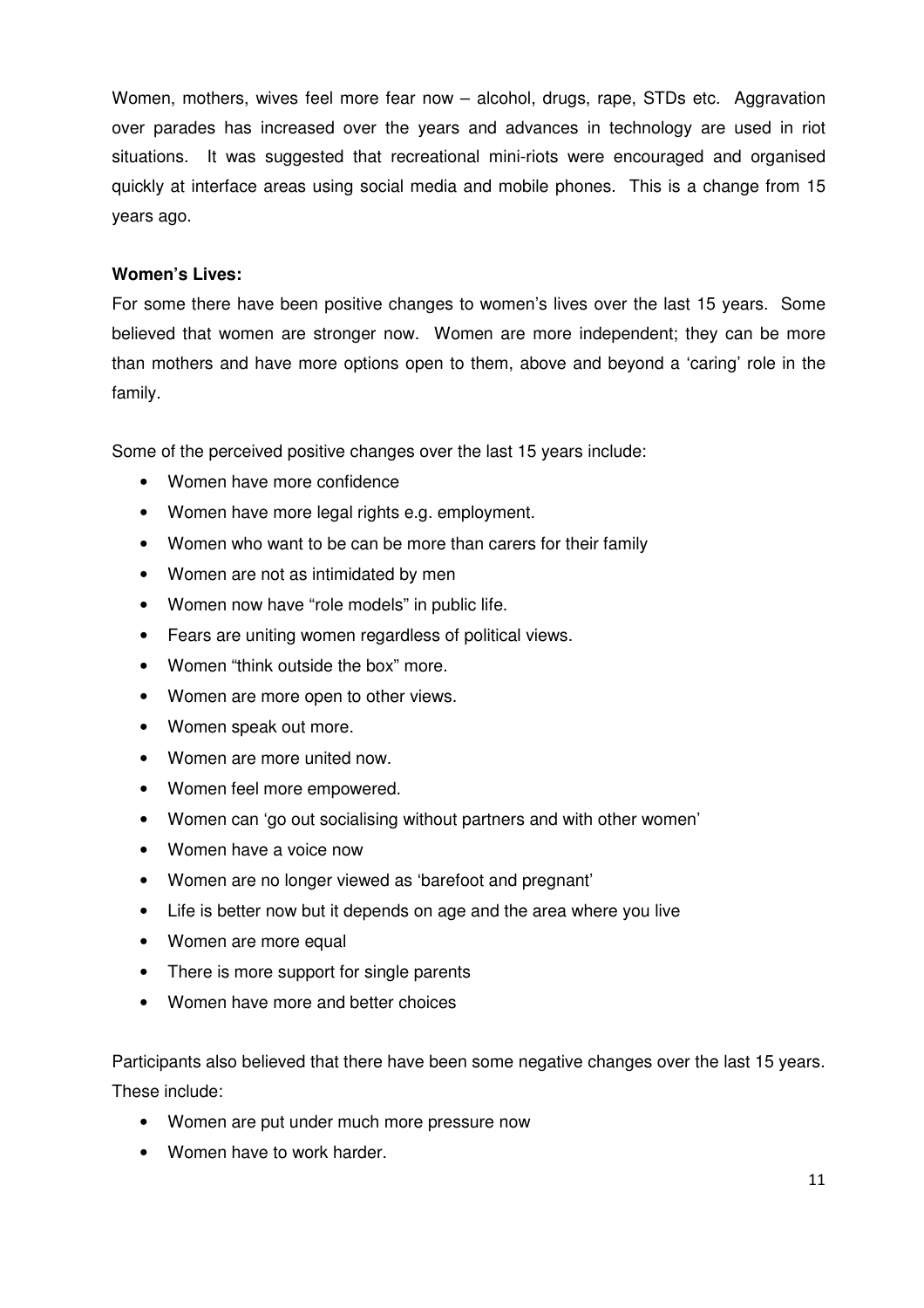- Women don't have the same opportunities as men eg. employment
- Women are put under pressure to work hard at home and outside the home
- Some successful women change and conform to stereotypical men they don't help other women.

It was suggested in relation to all of the above it would be good if women encouraged and helped each other more.

### **Priorities and Conclusions:**

#### **Q1 What stops you from doing what you want to do in your life? What would you change?**

What the women prioritised in relation to this question was the need for more information as to services available locally. This was coupled with the need for community work to become more transparent. It shouldn't be about 'who you know'. Services and resources must be available to all.

 Money, transport and facilities for special needs children and adults and support for single parents were all prioritised as significant obstacles to leading fulfilling lives.

The desire for women's courses to develop confidence and self esteem was also reiterated as a priority as was the need for accessible commmunity education, parenting skills and suicide amd mental health support.

Other areas prioritised included:

- Addressing chronic unemployment Help to set up support structure for community issues e.g. suicide.
- Access NI checks for carers
- Addressing breakdown in community and lack of communication
- Effort to engage participants and volunteers locally
- Addressing low self esteem